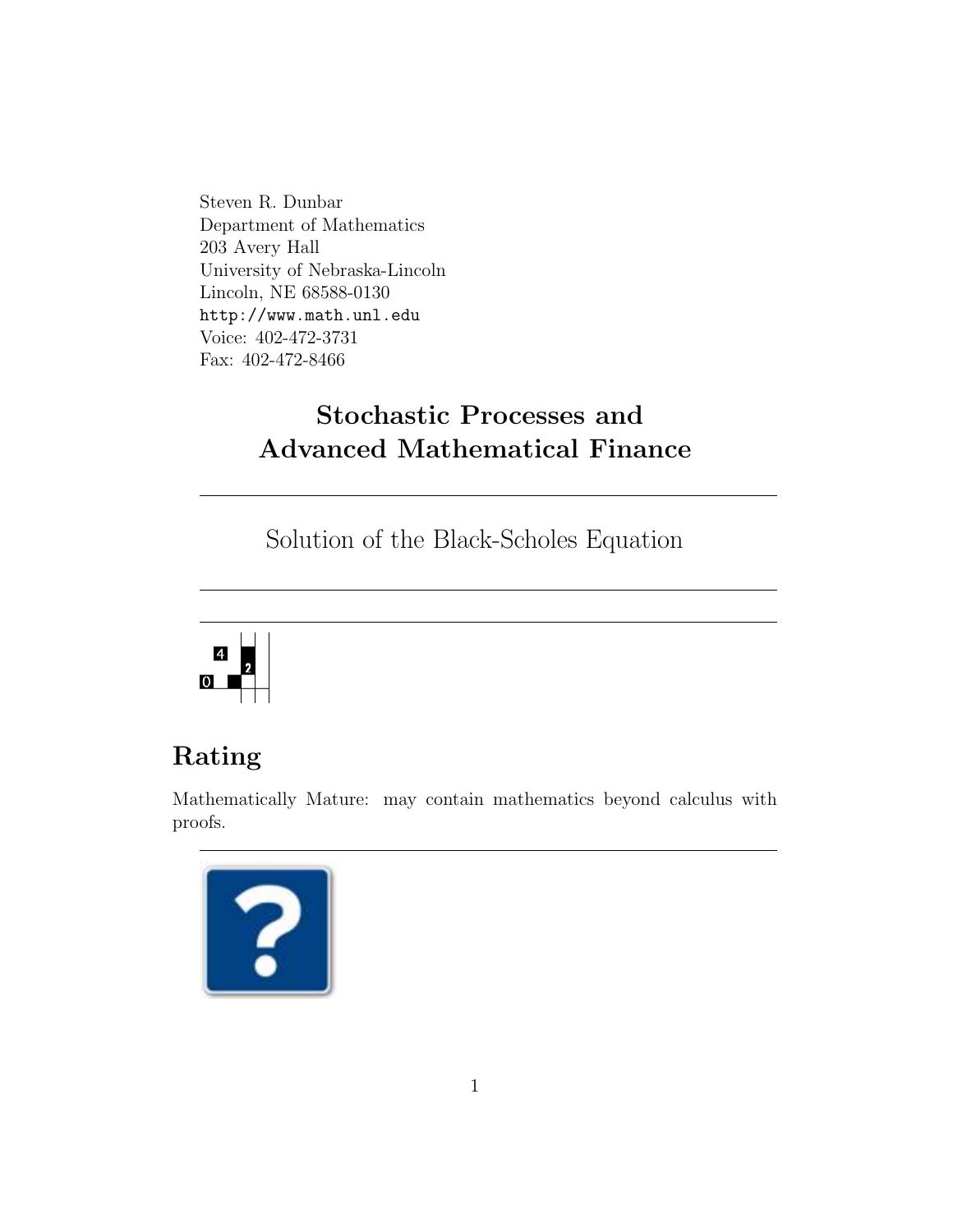### Section Starter Question

What is the solution method for the Cauchy-Euler type of ordinary differential equation:

$$
x^2\frac{d^2v}{dx^2} + ax\frac{dv}{dx} + bv = 0?
$$



### Key Concepts

- 1. We solve the Black-Scholes equation for the value of a European call option on a security by judicious changes of variables that reduce the equation to the heat equation. The heat equation has a solution formula. Using the solution formula with the changes of variables gives the solution to the Black-Scholes equation.
- 2. Solving the Black-Scholes equation is an example of how to choose and execute changes of variables to solve a partial differential equation.



## Vocabulary

1. A differential equation with auxiliary initial conditions and boundary conditions, that is an initial value problem, is said to be well-posed if the solution exists, is unique, and small changes in the equation parameters, the initial conditions or the boundary conditions produce only small changes in the solutions.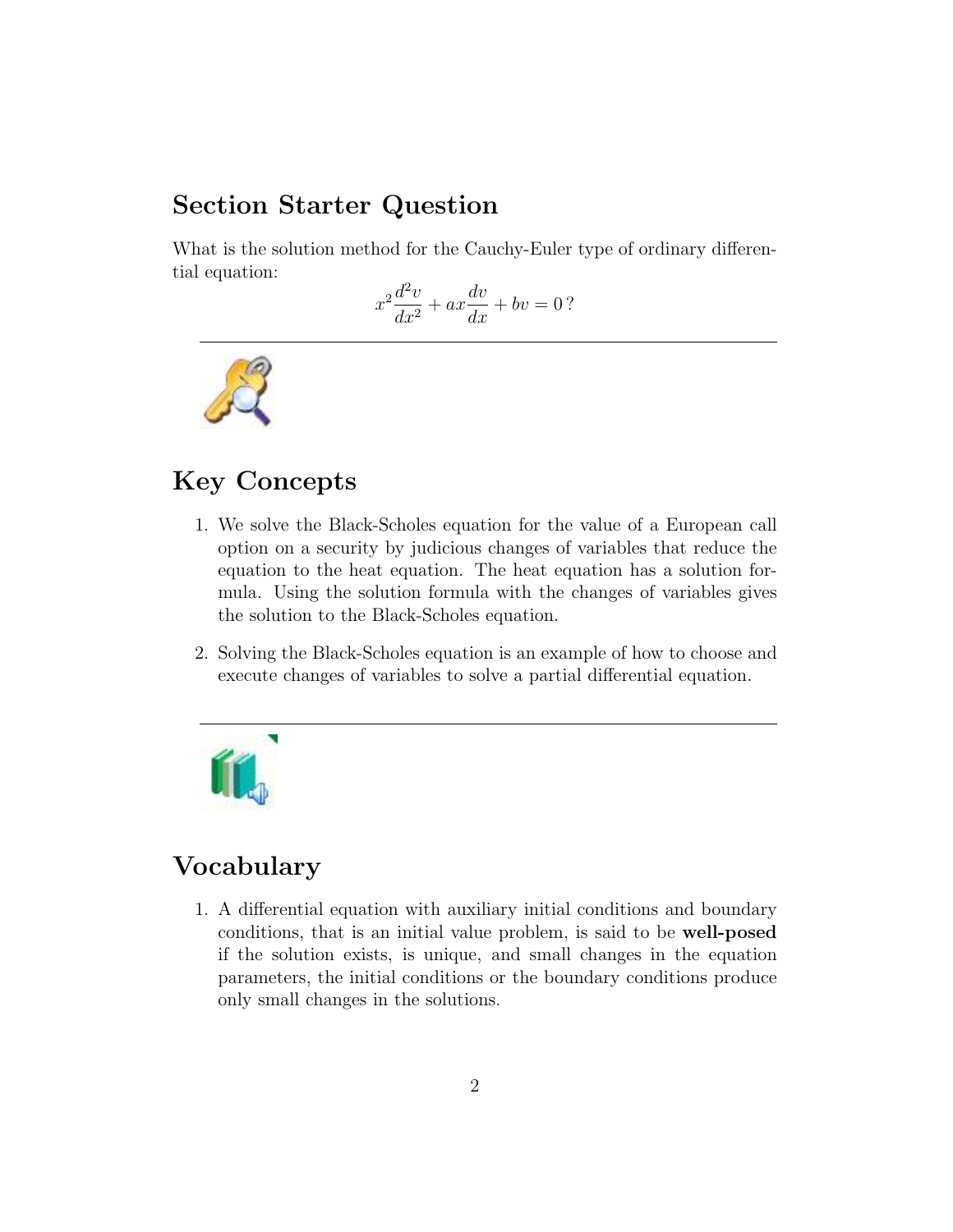

## Mathematical Ideas

### Conditions for Solution of the Black-Scholes Equation

We have to start somewhere, and to avoid the problem of deriving everything back to calculus, we will assert that the initial value problem for the heat equation on the real line is well-posed. That is, consider the solution to the partial differential equation

$$
\frac{\partial u}{\partial \tau} = \frac{\partial^2 u}{\partial x^2} \qquad -\infty < x < \infty, \quad \tau > 0
$$

with the initial condition

$$
u(x,0) = u_0(x).
$$

Assume the initial condition and the solution satisfy the following technical requirements:

- 1.  $u_0(x)$  has at most a finite number of discontinuities of the jump kind.
- 2.  $\lim_{|x| \to \infty} u_0(x) e^{-ax^2} = 0$  for any  $a > 0$ .
- 3.  $\lim_{|x| \to \infty} u(x, \tau) e^{-ax^2} = 0$  for any  $a > 0$ .

Under these mild assumptions, the solution exists for all time and is unique. Most importantly, the solution is represented as

$$
u(x,\tau) = \frac{1}{2\sqrt{\pi\tau}} \int_{-\infty}^{\infty} u_0(s) e^{\frac{-(x-s)^2}{4\tau}} ds.
$$

Remark. This solution can be derived in several different ways, the easiest way is to use Fourier transforms. The derivation of this solution representation is standard in any course or book on partial differential equations.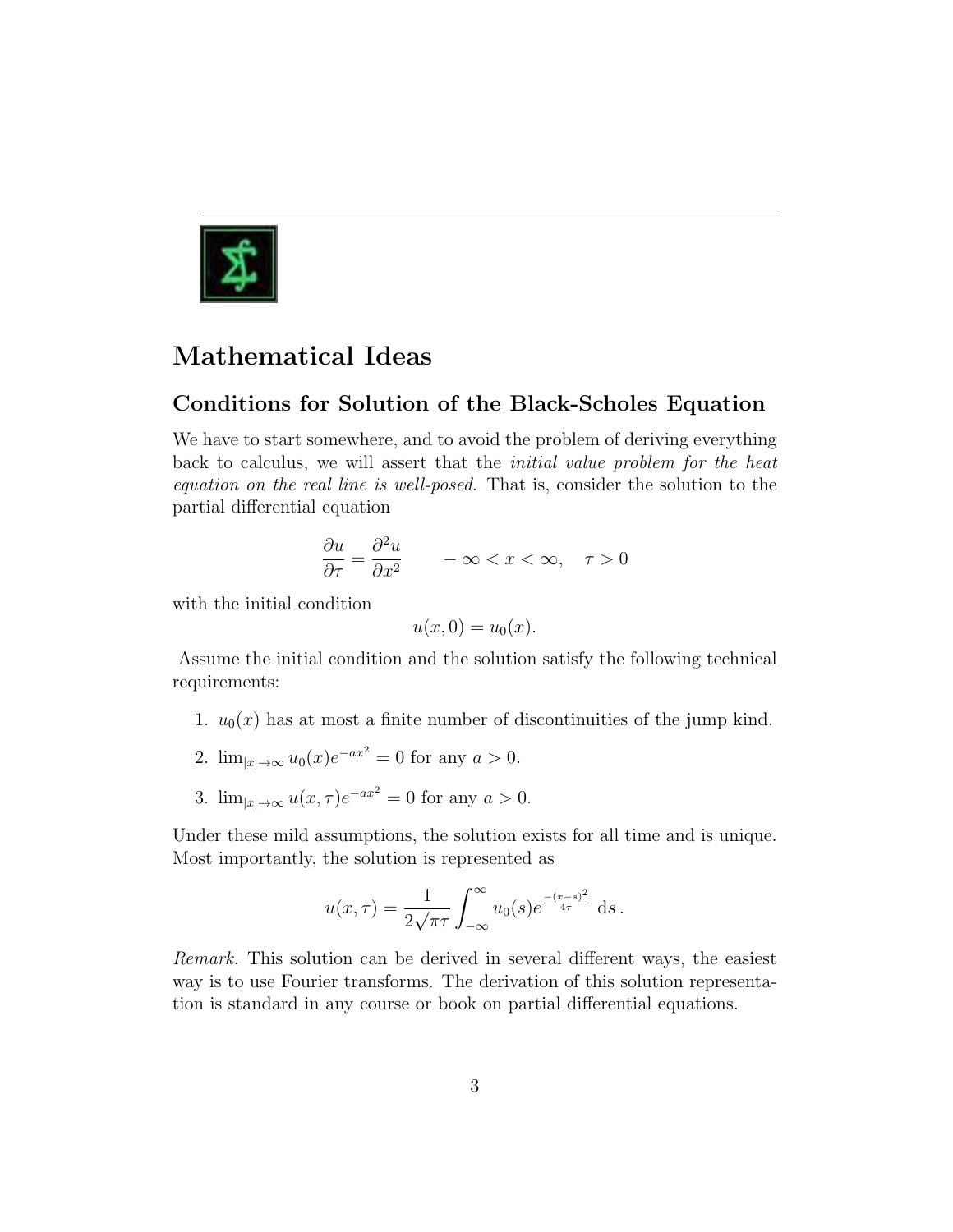Remark. Mathematically, the conditions above are unnecessarily restrictive, and can be considerably weakened. However, they will be more than sufficient for all practical situations we encounter in mathematical finance.

Remark. The use of  $\tau$  for the time variable (instead of the more natural t) is to avoid a conflict of notation in the several changes of variables we will soon have to make.

The Black-Scholes terminal value problem for the value  $V(S, t)$  of a European call option on a security with price  $S$  at time  $t$  is

$$
\frac{\partial V}{\partial t} + \frac{1}{2}\sigma^2 S^2 \frac{\partial^2 V}{\partial S^2} + rS \frac{\partial V}{\partial S} - rV = 0
$$

with  $V(0, t) = 0$ ,  $V(S, t) \sim S$  as  $S \to \infty$  and

$$
V(S,T) = \max(S - K, 0).
$$

Note that this looks a little like the heat equation on the infinite interval in that it has a first derivative of the unknown with respect to time and the second derivative of the unknown with respect to the other (space) variable. On the other hand, notice:

- 1. Each time the unknown is differentiated with respect to  $S$ , it also multiplied by the independent variable  $S$ , so the equation is not a constant coefficient equation.
- 2. There is a first derivative of  $V$  with respect to  $S$  in the equation.
- 3. There is a zero-th order derivative term V in the equation.
- 4. The sign on the second derivative is the opposite of the heat equation form, so the equation is of backward parabolic form.
- 5. The data of the problem is given at the final time  $T$  instead of the initial time 0, consistent with the backward parabolic form of the equation.
- 6. There is a *boundary condition*  $V(0, t) = 0$  specifying the value of the solution at one sensible boundary of the problem. The boundary is sensible since security values must only be zero or positive. This boundary condition says that any time the security value is 0, then the call value (with strike price  $K$ ) is also worth 0.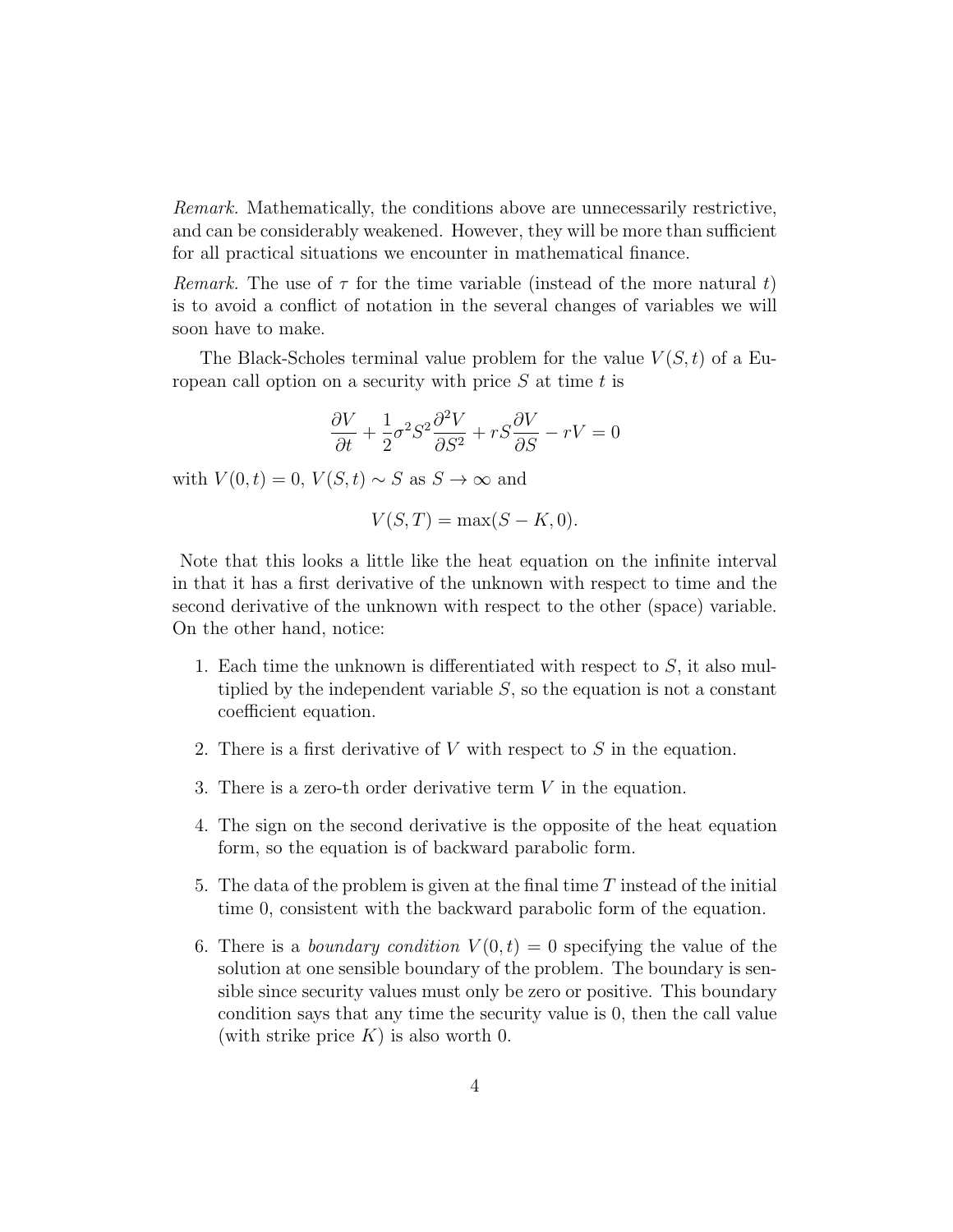7. There is another boundary condition  $V(S,t) \sim S$ , as  $S \to \infty$ , but although this is financially sensible, (it says that for very large security prices, the call value with strike price K is approximately  $S$ ) it is more in the nature of a technical condition, and we will ignore it without consequence.

We eliminate each objection with a suitable change of variables. The plan is to change variables to reduce the Black-Scholes terminal value problem to the heat equation, then to use the known solution of the heat equation to represent the solution, and finally change variables back. This is a standard solution technique in partial differential equations. All the transformations are standard and well-motivated.

#### Solution of the Black-Scholes Equation

First we take  $t = T - \frac{\tau}{(1/2)\sigma^2}$  and  $S = Ke^x$ , and we set

$$
V(S,t) = Kv(x, \tau).
$$

Remember,  $\sigma$  is the volatility, r is the interest rate on a risk-free bond, and K is the strike price. In the changes of variables above, the choice for  $t$ reverses the sense of time, changing the problem from backward parabolic to forward parabolic. The choice for S is a well-known transformation based on experience with the Euler equidimensional equation in differential equations. In addition, the variables have been carefully scaled so as to make the transformed equation expressed in dimensionless quantities. All of these techniques are standard and are covered in most courses and books on partial differential equations and applied mathematics.

Some extremely wise advice adapted from Stochastic Calculus and Fi-nancial Applications by J. Michael Steele, [\[1,](#page-17-0) page 186], is appropriate here.

"There is nothing particularly difficult about changing variables and transforming one equation to another, but there is an element of tedium and complexity that slows us down. There is no universal remedy for this molasses effect, but the calculations do seem to go more quickly if one follows a well-defined plan. If we know that  $V(S, t)$  satisfies an equation (like the Black-Scholes equation) we are guaranteed that we can make good use of the equation in the derivation of the equation for a new function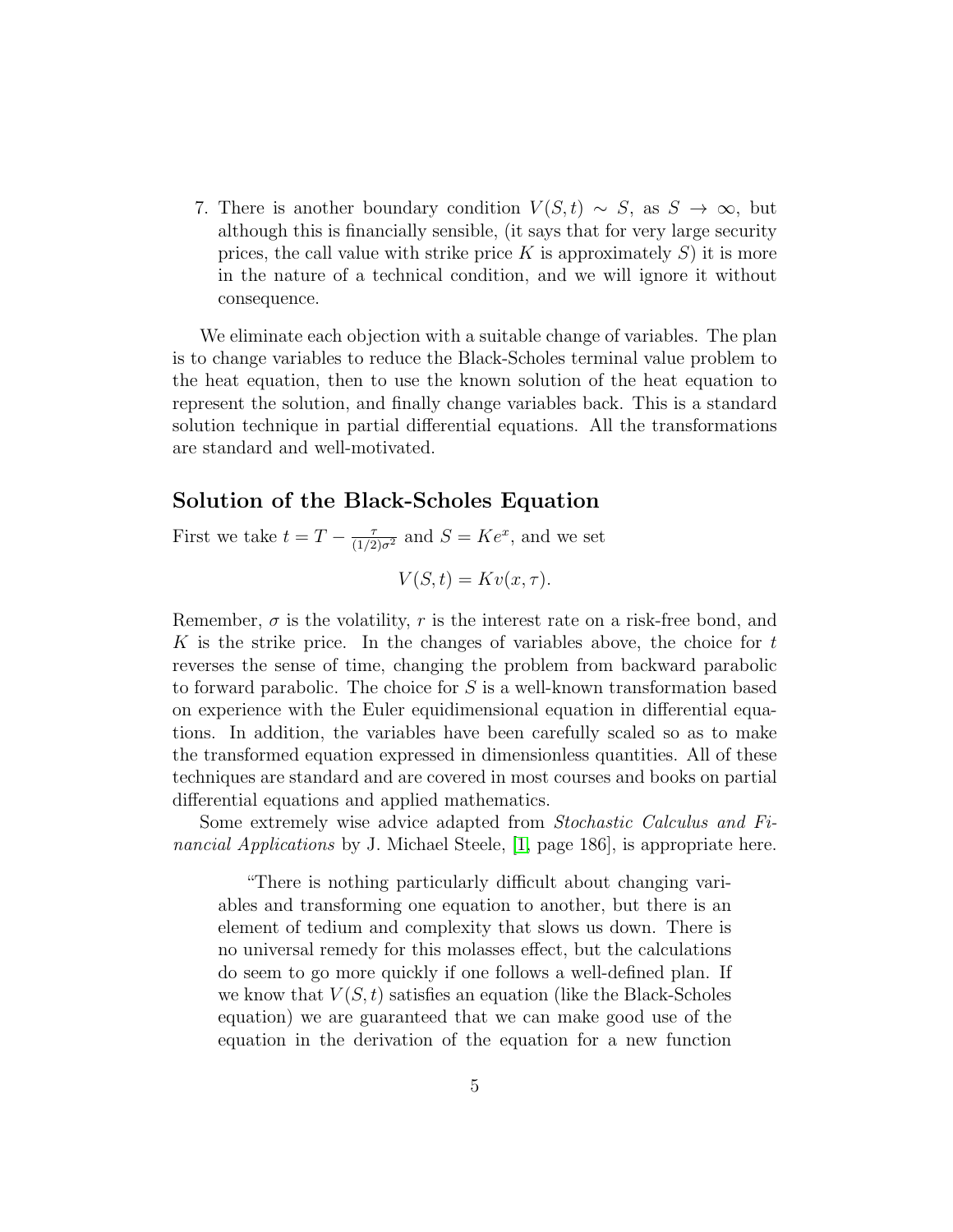$v(x, \tau)$  defined in terms of the old if we write the old V as a function of the new v and write the new  $\tau$  and x as functions of the old  $t$  and  $S$ . This order of things puts everything in the direct line of fire of the chain rule; the partial derivatives  $V_t$ ,  $V_s$  and  $V_{SS}$ are easy to compute and at the end, the original equation stands ready for immediate use."

Following the advice, write

$$
\tau = \frac{\sigma^2}{2} \cdot (T - t)
$$

and

$$
x = \log\left(\frac{S}{K}\right).
$$

The first derivatives are

$$
\frac{\partial V}{\partial t} = K \frac{\partial v}{\partial \tau} \cdot \frac{d\tau}{dt} = K \frac{\partial v}{\partial \tau} \cdot \frac{-\sigma^2}{2}
$$

and

$$
\frac{\partial V}{\partial S} = K \frac{\partial v}{\partial x} \cdot \frac{dx}{dS} = K \frac{\partial v}{\partial x} \cdot \frac{1}{S}.
$$

The second derivative is

$$
\frac{\partial^2 V}{\partial S^2} = \frac{\partial}{\partial S} \left( \frac{\partial V}{\partial S} \right)
$$
  
=  $\frac{\partial}{\partial S} \left( K \frac{\partial v}{\partial x} \frac{1}{S} \right)$   
=  $K \frac{\partial v}{\partial x} \cdot \frac{-1}{S^2} + K \frac{\partial}{\partial S} \left( \frac{\partial v}{\partial x} \right) \cdot \frac{1}{S}$   
=  $K \frac{\partial v}{\partial x} \cdot \frac{-1}{S^2} + K \frac{\partial}{\partial x} \left( \frac{\partial v}{\partial x} \right) \cdot \frac{dx}{dS} \cdot \frac{1}{S}$   
=  $K \frac{\partial v}{\partial x} \cdot \frac{-1}{S^2} + K \frac{\partial^2 v}{\partial x^2} \cdot \frac{1}{S^2}.$ 

The terminal condition is

$$
V(S, T) = \max(S - K, 0) = \max(Ke^x - K, 0)
$$

but  $V(S,T) = Kv(x,0)$  so  $v(x,0) = max(e^x - 1,0)$ .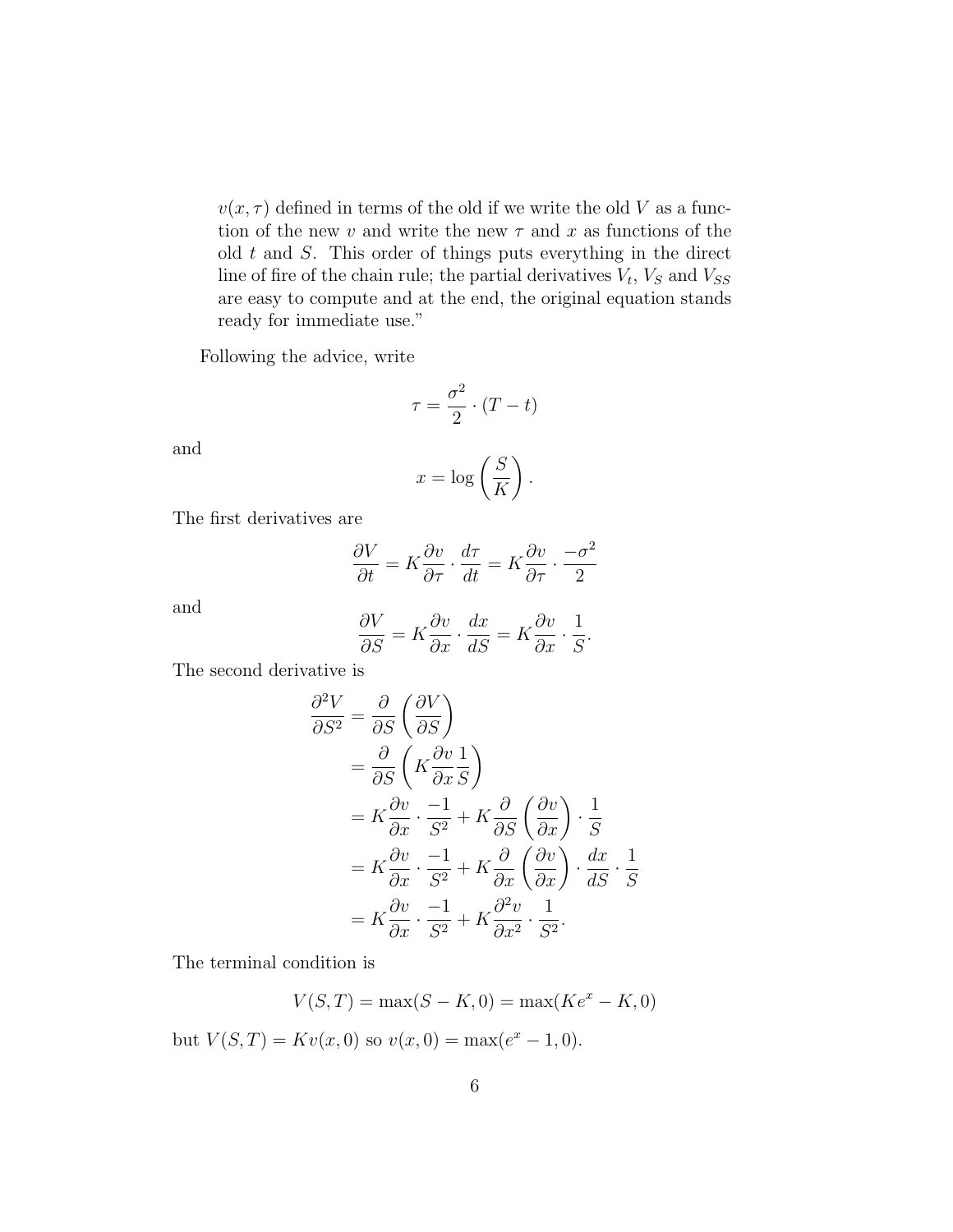Now substitute all of the derivatives into the Black-Scholes equation to obtain:

$$
K\frac{\partial v}{\partial \tau} \cdot \frac{-\sigma^2}{2} + \frac{\sigma^2}{2} S^2 \left( K \frac{\partial v}{\partial x} \cdot \frac{-1}{S^2} + K \frac{\partial^2 v}{\partial x^2} \cdot \frac{1}{S^2} \right) + rS \left( K \frac{\partial v}{\partial x} \cdot \frac{1}{S} \right) - rKv = 0.
$$

Now begin the simplification:

- 1. Divide out the common factor K.
- 2. Transpose the  $\tau$ -derivative to the other side, and divide through by  $\frac{\sigma^2}{2}$  $rac{\tau^2}{2}$ .
- 3. Rename the remaining constant  $\frac{r}{\sigma^2/2}$  as k which measures the ratio between the risk-free interest rate and the volatility.
- 4. Cancel the  $S^2$  terms in the second derivative.
- 5. Cancel the S terms in the first derivative.
- 6. Gather up like order terms.

What remains is the rescaled, constant coefficient equation:

$$
\frac{\partial v}{\partial \tau} = \frac{\partial^2 v}{\partial x^2} + (k - 1)\frac{\partial v}{\partial x} - kv.
$$

- 1. Now there is only one dimensionless parameter k measuring the riskfree interest rate as a multiple of the volatility and a rescaled time to expiry  $\frac{\sigma^2}{2}$  $\frac{T^2}{2}T$ , not the original 4 dimensioned quantities K, T,  $\sigma^2$  and r.
- 2. The equation is defined on the interval  $-\infty < x < \infty$ , since this xinterval defines  $0 < S < \infty$  through the change of variables  $S = Ke^x$ .
- 3. The equation now has constant coefficients.

In principle, we could now solve the equation directly.

Instead, we will simplify further by changing the dependent variable scale yet again, by

$$
v = e^{\alpha x + \beta \tau} u(x, \tau)
$$

where  $\alpha$  and  $\beta$  are yet to be determined. Using the product rule:

$$
v_{\tau} = \beta e^{\alpha x + \beta \tau} u + e^{\alpha x + \beta \tau} u_{\tau}
$$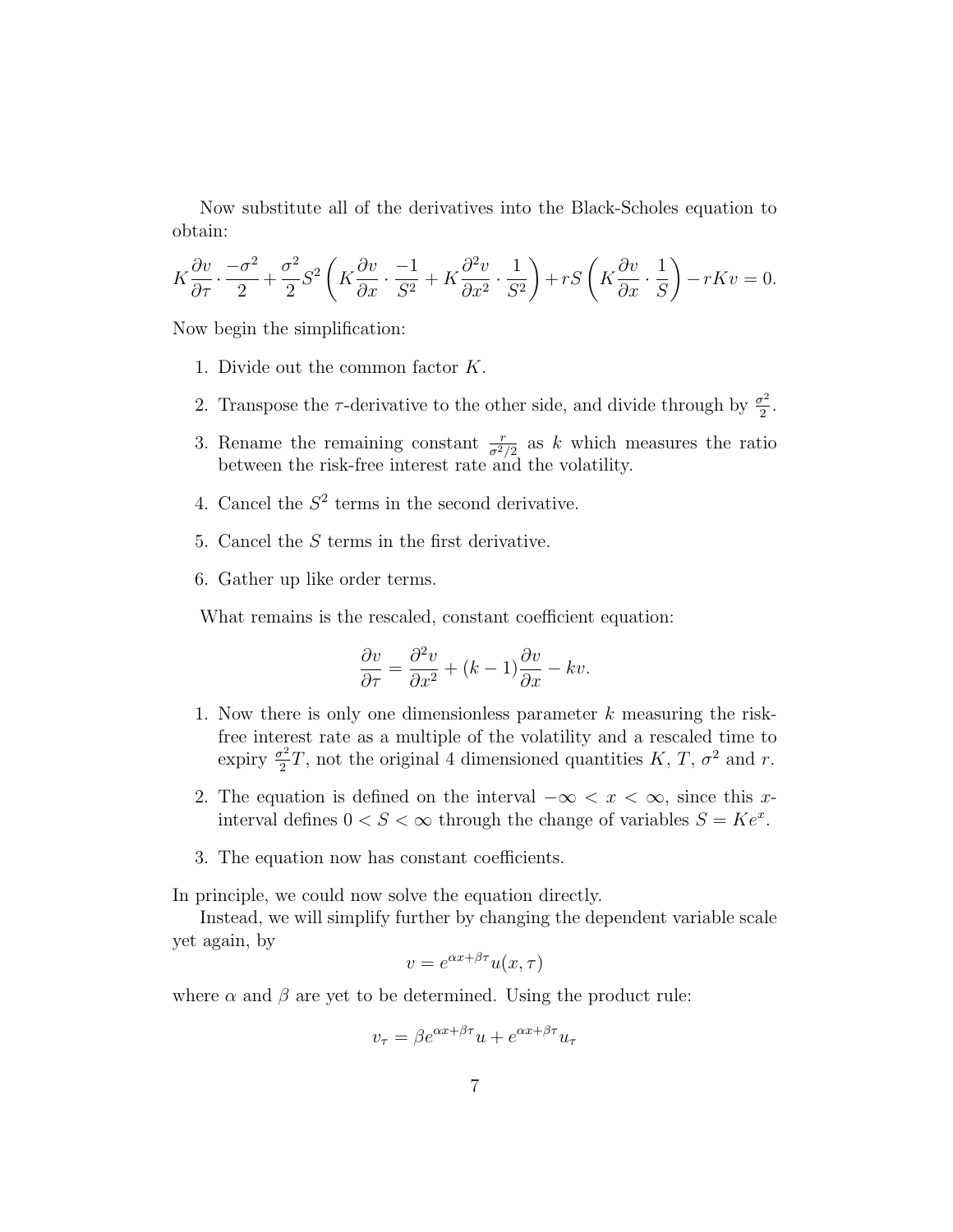and

$$
v_x = \alpha e^{\alpha x + \beta \tau} u + e^{\alpha x + \beta \tau} u_x
$$

and

$$
v_{xx} = \alpha^2 e^{\alpha x + \beta \tau} u + 2\alpha e^{\alpha x + \beta \tau} u_x + e^{\alpha x + \beta \tau} u_{xx}.
$$

Put these into our constant coefficient partial differential equation, divide the common factor of  $e^{\alpha x+\beta\tau}$  throughout and obtain:

$$
\beta u + u_{\tau} = \alpha^2 u + 2\alpha u_x + u_{xx} + (k-1)(\alpha u + u_x) - ku.
$$

Gather like terms:

$$
u_{\tau} = u_{xx} + [2\alpha + (k-1)]u_x + [\alpha^2 + (k-1)\alpha - k - \beta]u.
$$

Choose  $\alpha = -\frac{k-1}{2}$  $\frac{-1}{2}$  so that the  $u_x$  coefficient is 0, and then choose  $\beta =$  $\alpha^2 + (k-1)\alpha - k = -\frac{(k+1)^2}{4}$  $\frac{(1+i)^2}{4}$  so the *u* coefficient is likewise 0. With this choice, the equation is reduced to

$$
u_{\tau}=u_{xx}.
$$

We need to transform the initial condition too. This transformation is

$$
u(x, 0) = e^{-\left(-\frac{(k-1)}{2}\right)x - \left(-\frac{(k+1)^2}{4}\right)\cdot 0}v(x, 0)
$$
  
=  $e^{\left(\frac{(k-1)}{2}\right)x} \max(e^x - 1, 0)$   
=  $\max\left(e^{\left(\frac{(k+1)}{2}\right)x} - e^{\left(\frac{(k-1)}{2}\right)x}, 0\right).$ 

For future reference, we notice that this function is strictly positive when the argument x is strictly positive, that is  $u_0(x) > 0$  when  $x > 0$ , otherwise,  $u_0(x) = 0$  for  $x \le 0$ .

We are in the final stage since we are ready to apply the heat-equation solution representation formula:

$$
u(x,\tau) = \frac{1}{2\sqrt{\pi\tau}} \int_{-\infty}^{\infty} u_0(s) e^{-\frac{(x-s)^2}{4\tau}} ds.
$$

However, first we want to make a change of variable in the integration, by taking  $z = \frac{(s-x)}{\sqrt{2\tau}}$ , (and thereby  $dz = \overline{(-\frac{1}{\sqrt{2\tau}})}$  $\frac{1}{2\tau}$  dx) so that the integration becomes:

$$
u(x,\tau) = \frac{1}{\sqrt{2\pi}} \int_{-\infty}^{\infty} u_0 \left( z\sqrt{2\tau} + x \right) e^{-\frac{z^2}{2}} dz.
$$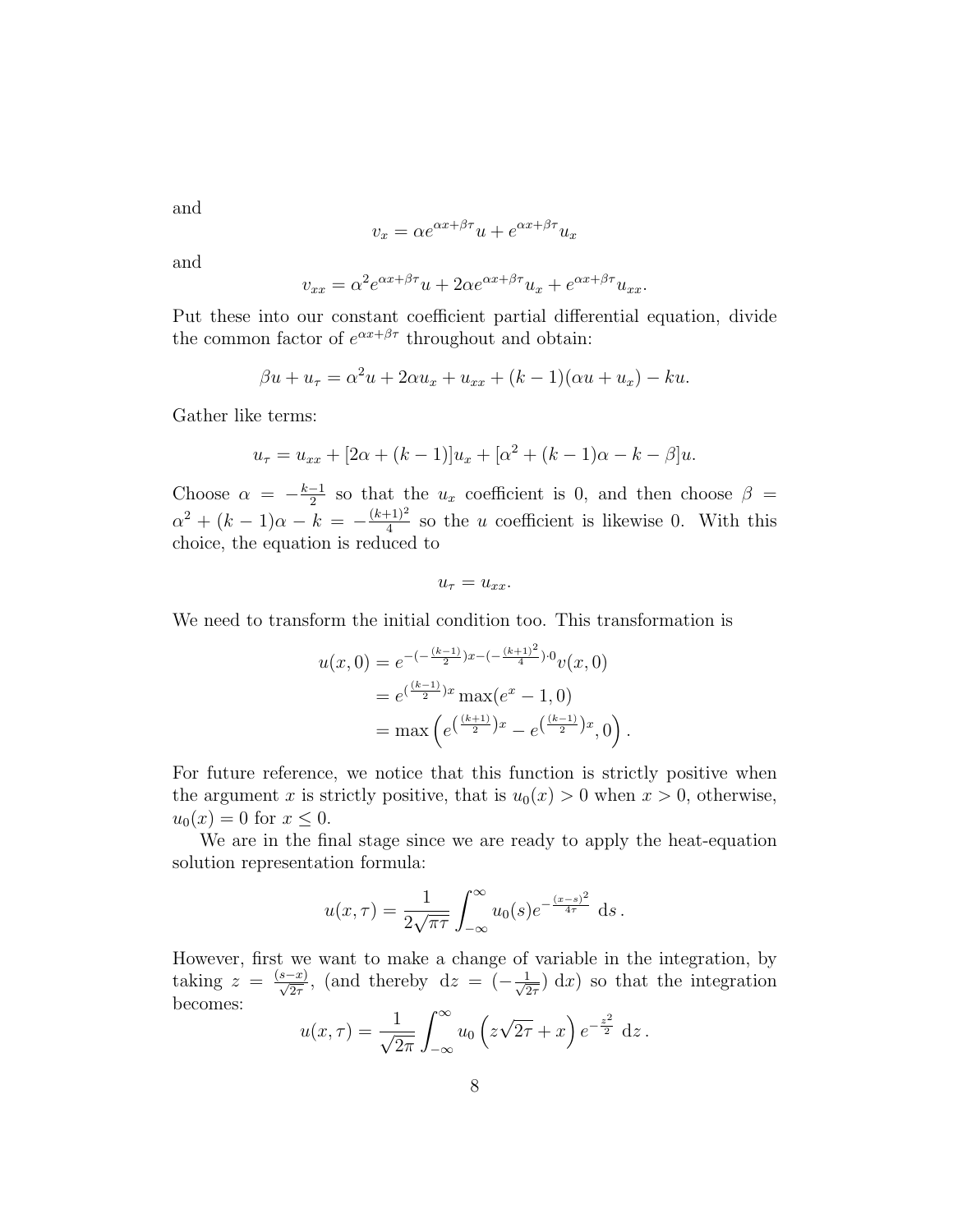We may as well only integrate over the domain where  $u_0 > 0$ , that is for we may as went only meet over the domain where  $a_0 > 0$ , that is for<br>  $z > -\frac{x}{\sqrt{2\tau}}$ . On that domain,  $u_0 = e^{\frac{k+1}{2}(x+z\sqrt{2\tau})} - e^{\frac{k-1}{2}(x+z\sqrt{2\tau})}$  so we are down to:

$$
\frac{1}{\sqrt{2\pi}}\int_{-x/\sqrt{2\tau}}^{\infty}e^{\frac{k+1}{2}\left(x+z\sqrt{2\tau}\right)}e^{-\frac{z^2}{2}}\;\mathrm{d}z-\frac{1}{\sqrt{2\pi}}\int_{-x/\sqrt{2\tau}}^{\infty}e^{\frac{k-1}{2}\left(x+z\sqrt{2\tau}\right)}e^{-\frac{z^2}{2}}\;\mathrm{d}z\,.
$$

Call the two integrals  $I_1$  and  $I_2$  respectively.

We will evaluate  $I_1$  (the integral with the  $k+1$  term) first. This is easy, completing the square in the exponent yields a standard, tabulated integral. The exponent is

$$
\frac{k+1}{2} \left( x + z\sqrt{2\tau} \right) - \frac{z^2}{2}
$$
\n
$$
= \left( -\frac{1}{2} \right) \left( z^2 - \sqrt{2\tau} \left( k+1 \right) z \right) + \left( \frac{k+1}{2} \right) x
$$
\n
$$
= \left( -\frac{1}{2} \right) \left( z^2 - \sqrt{2\tau} \left( k+1 \right) z + \tau \frac{\left( k+1 \right)^2}{2} \right) + \left( \frac{\left( k+1 \right)}{2} \right) x + \tau \frac{\left( k+1 \right)^2}{4}
$$
\n
$$
= \left( -\frac{1}{2} \right) \left( z - \sqrt{\tau/2} \left( k+1 \right) \right)^2 + \frac{\left( k+1 \right) x}{2} + \frac{\tau \left( k+1 \right)^2}{4}.
$$

Therefore

$$
\frac{1}{\sqrt{2\pi}} \int_{-x/\sqrt{2\tau}}^{\infty} e^{\frac{k+1}{2}(x+z\sqrt{2\tau})} e^{-\frac{z^2}{2}} dz
$$
\n
$$
= \frac{e^{\frac{(k+1)x}{2} + \tau \frac{(k+1)^2}{4}}}{\sqrt{2\pi}} \int_{-x/\sqrt{2\tau}}^{\infty} e^{-\frac{1}{2}(z-\sqrt{\tau/2}(k+1))^{2}} dz.
$$

Now, change variables again on the integral, choosing  $y = z - \sqrt{\tau/2} (k+1)$ so  $dy = dz$ , and all we need to change are the limits of integration:

$$
\frac{e^{\frac{(k+1)x}{2} + \tau \frac{(k+1)^2}{4}}}{\sqrt{2\pi}} \int_{-x/\sqrt{2\tau} - \sqrt{\tau/2}(k+1)}^{\infty} e^{\frac{\left(-\frac{y^2}{2}\right)}{2}} dz.
$$

The integral can be represented in terms of the cumulative distribution function of a normal random variable, usually denoted Φ. That is,

$$
\Phi(d) = \frac{1}{\sqrt{2\pi}} \int_{-\infty}^{d} e^{-\frac{y^2}{2}} dy
$$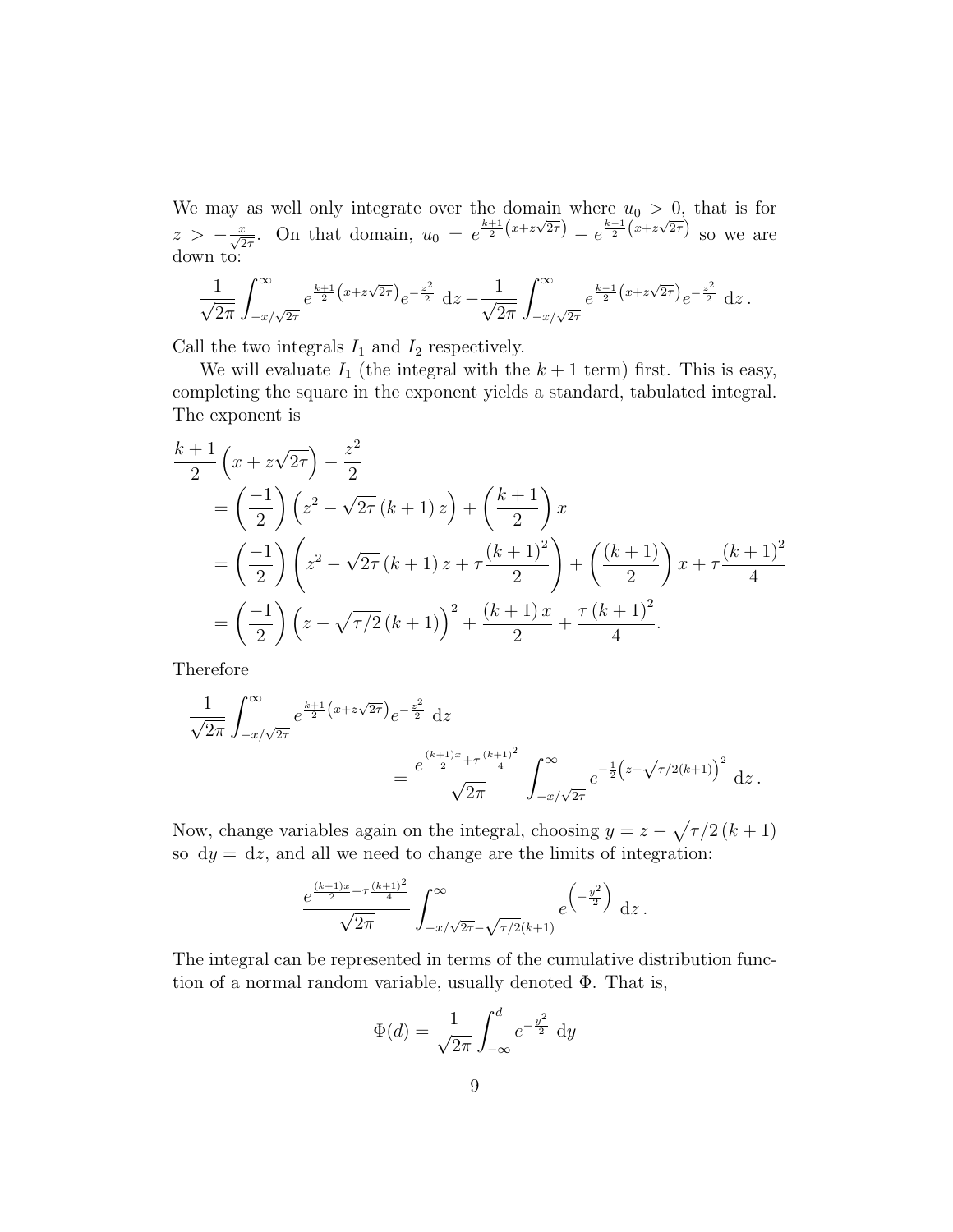so

$$
I_1 = e^{\frac{(k+1)x}{2} + \tau \frac{(k+1)^2}{4}} \Phi(d_1)
$$

where  $d_1 = \frac{x}{\sqrt{2\tau}} + \sqrt{\frac{\tau}{2}}(k+1)$ . Note the use of the symmetry of the integral! The calculation of  $I_2$  is identical, except that  $(k + 1)$  is replaced by  $(k - 1)$ throughout.

The solution of the transformed heat equation initial value problem is

$$
u(x,\tau) = e^{\frac{(k+1)x}{2} + \frac{\tau(k+1)^2}{4}} \Phi(d_1) - e^{\frac{(k-1)x}{2} + \frac{\tau(k-1)^2}{4}} \Phi(d_2)
$$

where  $d_1 = \frac{x}{\sqrt{2\tau}} + \sqrt{\frac{\tau}{2}}(k+1)$  and  $d_2 = \frac{x}{\sqrt{2\tau}} + \sqrt{\frac{\tau}{2}}(k-1)$ .

Now we must systematically unwind each of the changes of variables, starting from u. First,  $v(x,\tau) = e^{-\frac{(k-1)x}{2} - \frac{(k+1)^2\tau}{4}} u(x,\tau)$ . Notice how many of the exponentials neatly combine and cancel! Next put  $x = \log(S/K)$ ,  $\tau = \left(\frac{1}{2}\right)$  $\frac{1}{2}$ )  $\sigma^2(T-t)$  and  $V(S,t) = Kv(x, \tau)$ .

The ultimate result is the Black-Scholes formula for the value of a European call option at time  $T$  with strike price  $K$ , if the current time is  $t$ and the underlying security price is  $S$ , the risk-free interest rate is  $r$  and the volatility is  $\sigma$ :

$$
V(S,t) = S\Phi\left(\frac{\log(S/K) + (r + \sigma^2/2)(T-t)}{\sigma\sqrt{T-t}}\right)
$$

$$
-Ke^{-r(T-t)}\Phi\left(\frac{\log(S/K) + (r - \sigma^2/2)(T-t)}{\sigma\sqrt{T-t}}\right).
$$

Usually one doesn't see the solution as this full closed form solution. Most versions of the solution write intermediate steps in small pieces, and then present the solution as an algorithm putting the pieces together to obtain the final answer. Specifically, let

$$
d_1 = \frac{\log(S/K) + (r + \sigma^2/2)(T - t)}{\sigma\sqrt{T - t}}
$$

$$
d_2 = \frac{\log(S/K) + (r - \sigma^2/2)(T - t)}{\sigma\sqrt{T - t}}
$$

and writing  $V_C(S, t)$  to remind ourselves this is the value of a call option,

$$
V_C(S,t) = S \cdot \Phi(d_1) - Ke^{-r(T-t)} \cdot \Phi(d_2).
$$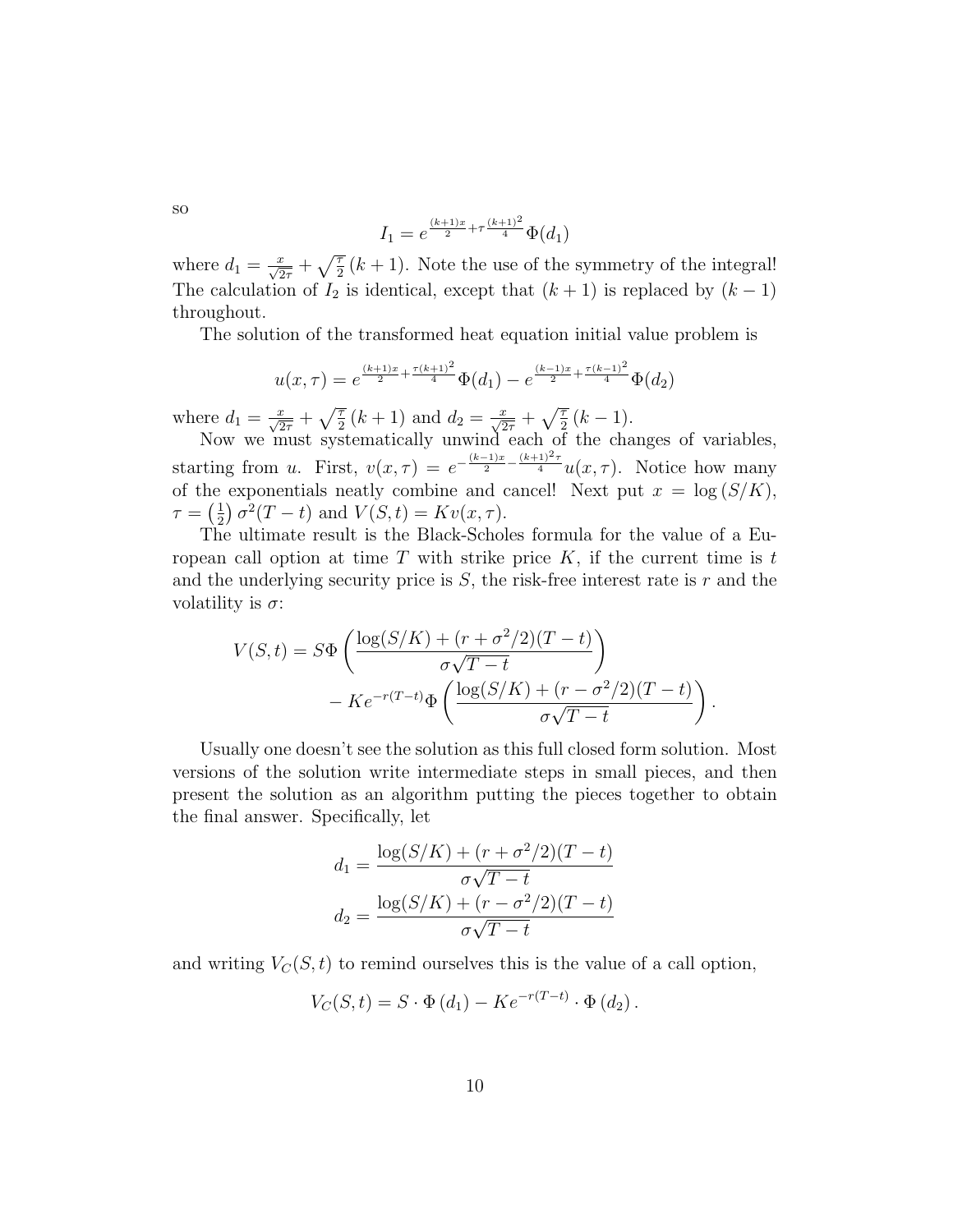

<span id="page-10-0"></span>Figure 1: Value of the call option at maturity.

#### Solution of the Black-Scholes Equation Graphically

Consider for purposes of graphical illustration the value of a call option with strike price  $K = 100$ . The risk-free interest rate per year, continuously compounded is 12\%, so  $r = 0.12$ , the time to expiration is  $T = 1$  measured in years, and the standard deviation per year on the return of the stock, or the volatility is  $\sigma = 0.10$ . The value of the call option at maturity plotted over a range of stock prices  $70 \leq S \leq 130$  surrounding the strike price is illustrated in [1](#page-10-0)

We use the Black-Scholes formula above to compute the value of the option before expiration. With the same parameters as above the value of the call option is plotted over a range of stock prices  $70 \le S \le 130$  at time remaining to expiration  $t = 1$  (red),  $t = 0.8$ , (orange),  $t = 0.6$  (yellow),  $t = 0.4$  (green),  $t = 0.2$  (blue) and at expiration  $t = 0$  (black).

Using this graph, notice two trends in the option value:

- 1. For a fixed time, as the stock price increases the option value increases.
- 2. As the time to expiration decreases, for a fixed stock value the value of the option decreases to the value at expiration.

We predicted both trends from our intuitive analysis of options, see [Options.](http://www.math.unl.edu/~sdunbar1/MathematicalFinance/Lessons/Background/Options/options.html) The Black-Scholes option pricing formula makes the intuition precise.

We can also plot the solution of the Black-Scholes equation as a function of security price and the time to expiration as value surface.

This value surface shows both trends.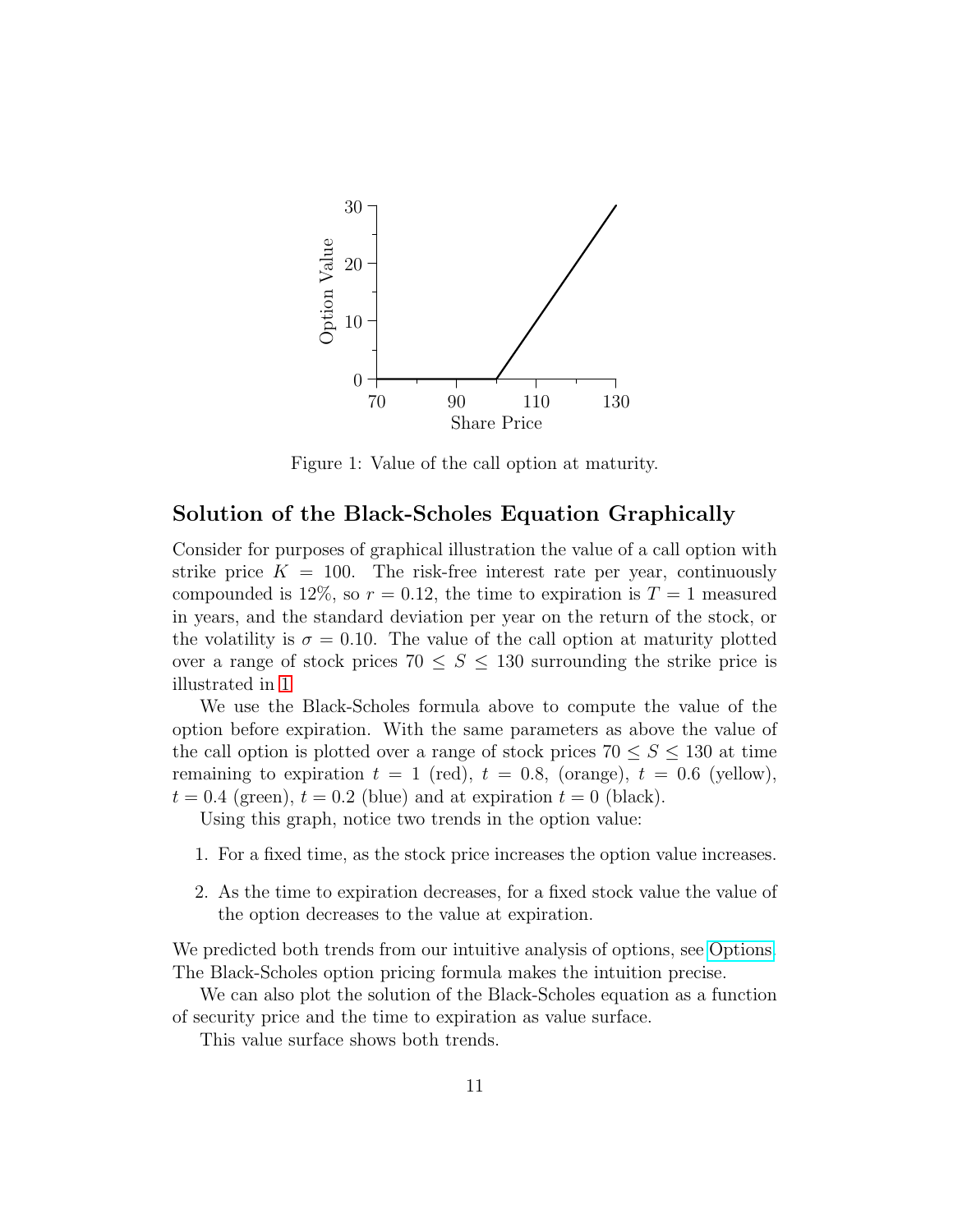

Figure 2: Value of the call option at various times.

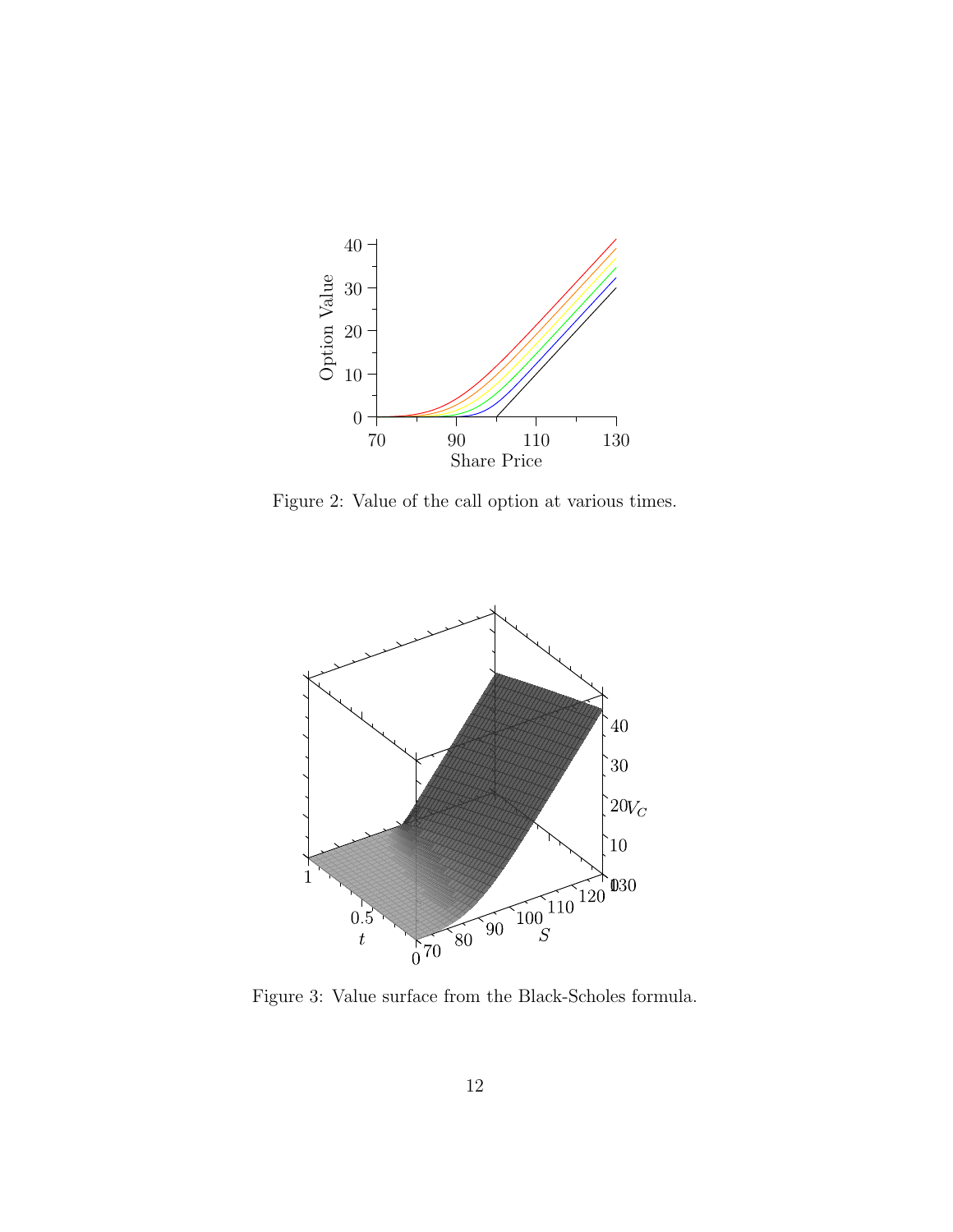#### Sources

This discussion is drawn from Section 4.2, pages 59–63; Section 4.3, pages 66–69; Section 5.3, pages  $75-76$ ; and Section 5.4, pages  $77-81$  of The Mathematics of Financial Derivatives: A Student Introduction by P. Wilmott, S. Howison, J. Dewynne, Cambridge University Press, Cambridge, 1995. Some ideas are also taken from Chapter 11 of Stochastic Calculus and Financial Applications by J. Michael Steele, Springer, New York, 2001.



### Algorithms, Scripts, Simulations

#### Algorithm

For given parameter values, the Black-Scholes-Merton solution formula is sampled at a specified  $m \times 1$  array of times and at a specified  $1 \times n$  array of security prices using vectorization and broadcasting. The result can be plotted as functions of the security price as done in the text. The calculation is vectorized for an array of  $S$  values and an array of  $t$  values, but it is not vectorized for arrays in the parameters K, r, T, and  $\sigma$ . This approach is taken to illustrate the use of vectorization and broadcasting for efficient evaluation of an array of solution values from a complicated formula.

In particular, the calculation of  $d_1$  and  $d_2$  then uses broadcasting, also called binary singleton expansion, recycling, single-instruction multiple data, threading or replication.

The calculation relies on using the rules for calcuation and handling of infinity and NaN (Not a Number) which come from divisions by 0, taking logarithms of 0, and negative numbers and calculating the normal cdf at infinity and negative infinity. The plotting routines will not plot a NaN which accounts for the gap at  $S = 0$  in the graph line for  $t = 1$ .

#### Scripts

Geogebra [GeoGebra applet for graphing the Black-Scholes solution](http://tube.geogebra.org/student/324491)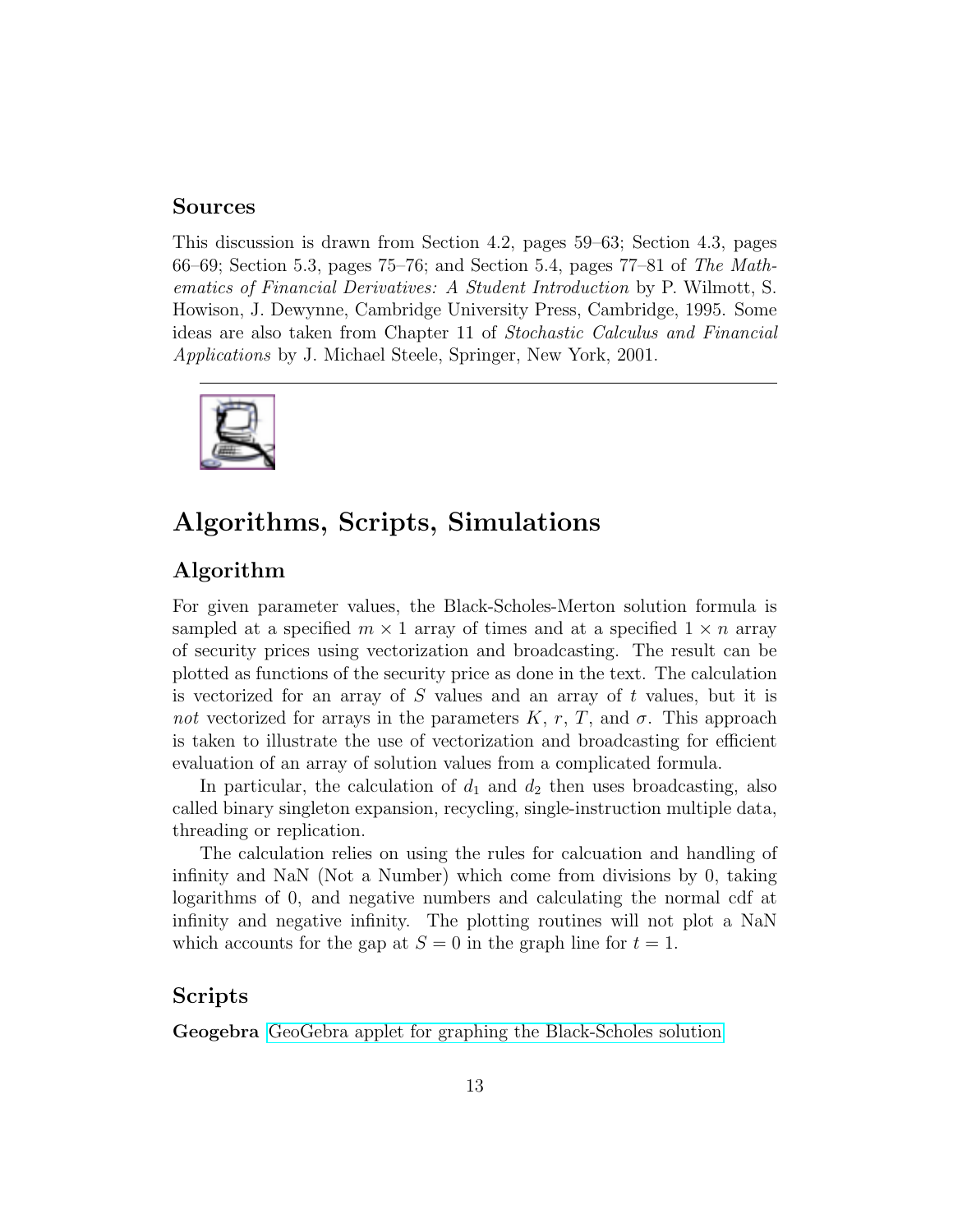R [R script for Black-Scholes solution.](http://www.math.unl.edu/~sdunbar1/MathematicalFinance/Lessons/BlackScholes/Solution/solution.R)

```
1 \, \text{m} <- 6;
2 \mid n \le -61;3 SO <- 70;
_4 S1 <- 130;
5 K <- 100;
6|r \le -0.12;7 | T < -1.0;|s| sigma \leq 0.10;
9
_{10} time \leq seq (T, 0, \text{ length=m});
11 \mid S \leq - \text{seq}(S0, S1, \text{ length=n});12
13 numerd1 <- outer( ( (r + sigma^2/2)*(T - time)), log(S/K),
      "+");
_{14} numerd2 <- outer( ( (r - sigma^2/2)*(T-time)), \log(S/K),
      "+") ;
15
16 \mid d1 \leq numerd1/(sigma*sqrt(T-time));
17|d2 \leftarrow numerd2/(sigma*sqrt(T-time));
18 part1 <- t(t(\text{pnorm}(d1))*S);
19 part2 \leftarrow K*exp(-r*(T-time))*pnorm(d2);
_{20} VC <- part1 - part2;
21
_{22} matplot (S, t(VC), type = "1");
23
```
Octave [Octave script for Black-Scholes solution.](http://www.math.unl.edu/~sdunbar1/MathematicalFinance/Lessons/BlackScholes/Solution/solution.m)

```
1 \, \text{m} = 6;
2 \mid n = 61;3 SO = 70;
4 S1 = 130;
5 K = 100;
6|r = 0.12;7 | T = 1.0;| sigma = 0.10;
9
10 time = transpose (linspace (T, 0, m));
_{11} S = linspace (S0, S1, n);
12
_{13} d1 = (log(S/K) + ( (r + sigma<sup>-2</sup>/2)*(T-time)))./(sigma*
      sqrt(T - time);
```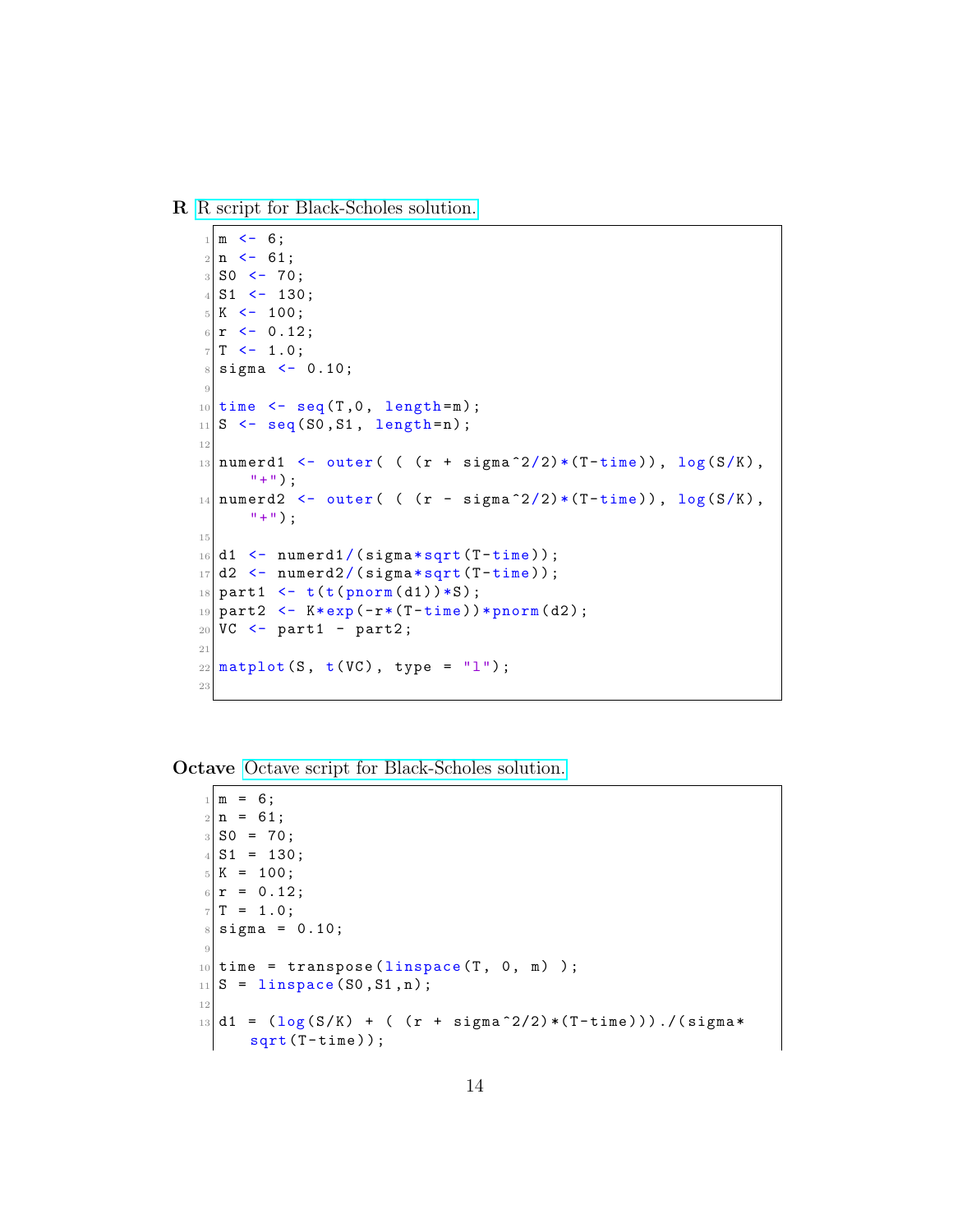```
_{14} d2 = (log(S/K) + ( (r - sigma<sup>2</sup>2/2)*(T-time)))./(sigma*
      sqrt(T - time);
15 part1 = bsxfun (Ctimes, normcdf (d1), S);
16 part2 = bsxfun ( @times, K*exp(-r*(T-time)), normcdf(d2));
17 VC = part1 - part2;
18
_{19} plot (S, VC)
20
```
Perl [Perl PDL script for Black-Scholes solution.](http://www.math.unl.edu/~sdunbar1/MathematicalFinance/Lessons/BlackScholes/Solution/solution.pl)

```
1 sub pnorm {
 |2| my ($x, $sigma, $mu) = @_{-};|3| $sigma = 1 unless defined ($sigma);
        \text{\$mu} = 0 unless defined (\text{\$mu});
 5
 6 return 0.5 * ( 1 + erf ( ( x - \text{mu} ) / ( sqrt (2) *
       $signa ) ) );
 7}
8 \mid \text{Im} = 6;
9 \mid $n = 61;_{10} $SO = 70;
_{11} $S1 = 130;
12 $K = 100;
_{13} \text{sr} = 0.12;
_{14} $T = 1.0;
15 \, $sigma = 0.10;
16
17 \, \text{time} = \text{zeros} (\text{fm}) - \text{xlinvals} (\text{ST}, 0.0) ;_{18} \S = zeroes (\text{$n$}) ->xlinvals (\text{$SO, $SI$});
19
_{20} $logSoverK = log ($S/$K);
_{21} \text{\$n12 = (($r + $signa**2/2)*($T$-$time)});_{22} $n22 = (($r - $sigma**2/2)*($T-$time));
|23| $numerd1 = $logSoverK + $n12->transpose;
_{24} $numerd2 = $logSoverK + $n22->transpose;
25 \mid \text{ad1} = \text{unverd1}/( (\text{isigma} \cdot \text{sqrt}(\text{ST}-\text{time}))) ->transpose);
26 \mid $d2 = $numerd2/( ($signa*sqrt(ST - 5time)) - > transpose);27
28 \, \text{\$part1 = \$S * $norm(\$d1);\}29 \mid \text{\$part2 = pronorm(\$d2) * (\$K*exp(-\$r*(\$T - \$time))) -\text{transpose}};
30 \, \frac{\text{SVC}}{\text{SNOT}} = \$\text{part1} - \$\text{part2};31
```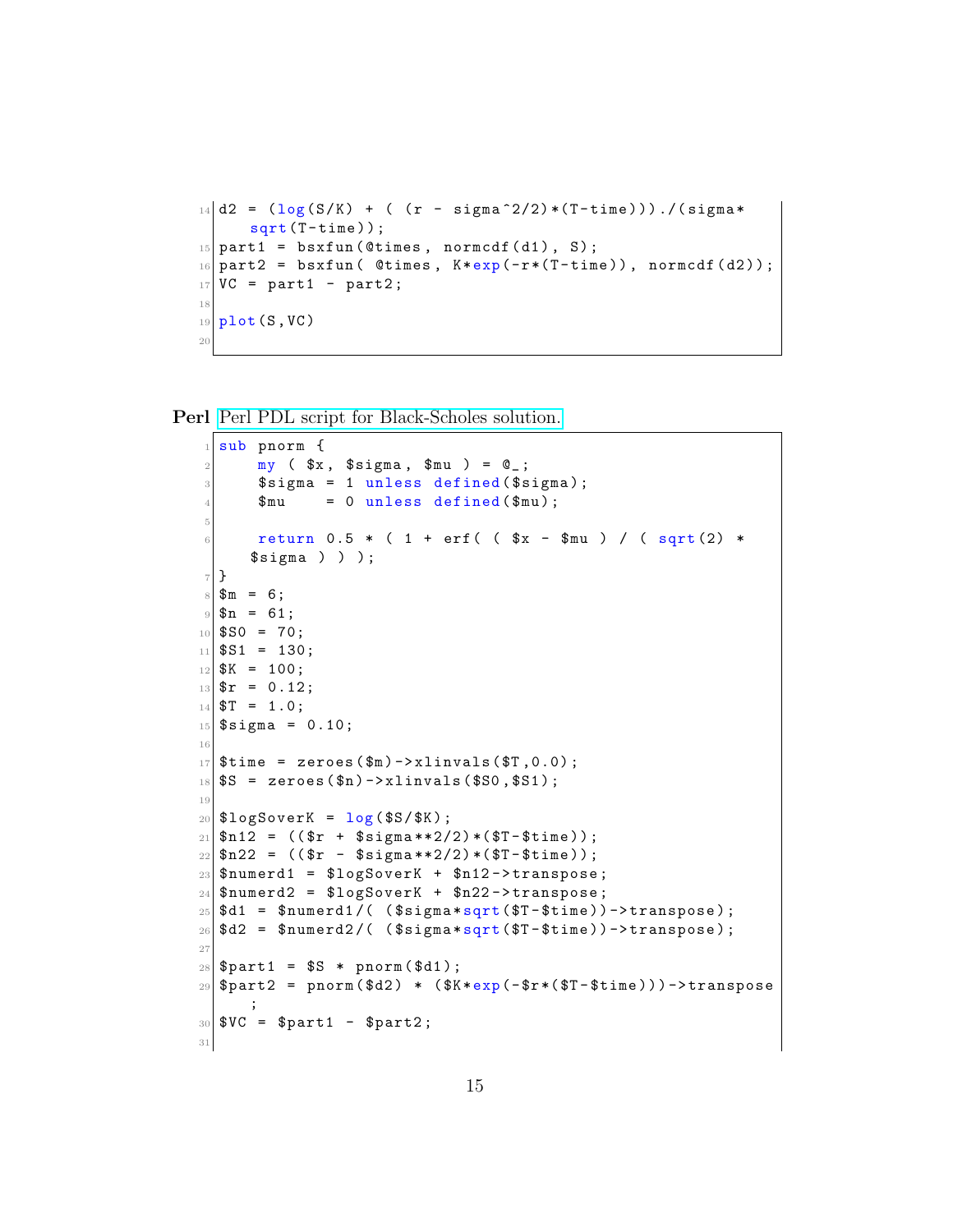```
32 # file output to use with external plotting programming
33 # such as gnuplot, R, octave, etc.
34 \# Start gnuplot, then from gnuplot prompt
35 \frac{4}{7} plot for [n=2:7] 'solution.dat' using 1: (column (n))
     with lines
36
37
38 open (F, ">solution.dat") || die "cannot write: \frac{4}{3}!";
39 wcols $S, $VC, *F;
40 close (F);
41
```
SciPy [Scientific Python script for Black-Scholes solution.](http://www.math.unl.edu/~sdunbar1/MathematicalFinance/Lessons/BlackScholes/Solution/solution.py)

```
1 import scipy
2
3 \mid m = 64 \mid n = 615 SO = 70
6 S1 = 130
7 K = 1008 \rvert r = 0.129|T = 1.0_{10} sigma = 0.10
11
12 \times 12 time = scipy.linspace (T, 0.0, m)
|13|S = scipy.linspace (S0, S1, n)14
15 logSoverK = scipy.log(S/K)
_{16} n12 = ((r + sigma**2/2)*(T-time))
17 \mid n22 = ((r - sigma**2/2)*(T-time))18 \vert numerd1 = logSoverK [scipy.newaxis,:] + n12 [:, scipy.
      newaxis ]
19 \text{ numberd2 = } \text{logSoverK} [scipy . newaxis , : ] + n22 [: , scipy .
      newaxis ]
_{20} d1 = numerd1/(sigma*scipy.sqrt(T-time)[:,scipy.newaxis])
_{21} d2 = numerd2/(sigma*scipy.sqrt(T-time)[:,scipy.newaxis])
22
23 from scipy stats import norm
24 part1 = S[scipy.newaxis] * norm.cdf(d1)
25 \mid \texttt{part2} = \texttt{norm.cdf(d2)} * K * \texttt{scipy.exp(-r*(T-time))}:, scipy.
      newaxis ]
26 VC = part1 - part2
27
```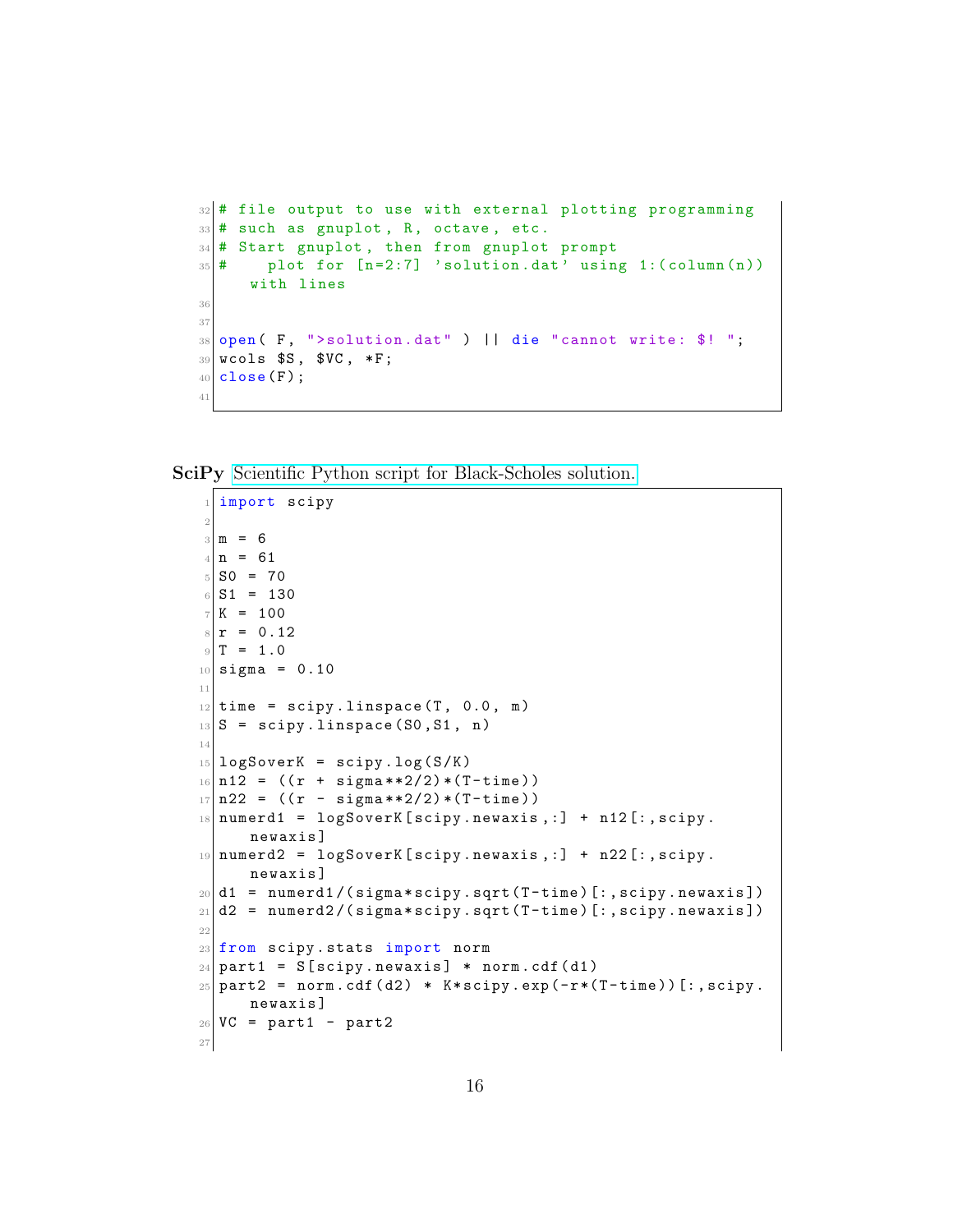```
28 # optional file output to use with external plotting
     programming
29 \mid # such as gnuplot, R, octave, etc.
30 # Start gnuplot , then from gnuplot prompt
31 \text{#} plot for [n=2:7] 'solution.dat' using 1:(column(n))
     with lines
32
33 scipy. savetxt ('solution.dat',
34 scipy.column_stack((scipy.transpose(S),scipy.
     transpose (VC))),
35 fmt=(\frac{9}{4}.3f))
```


### Problems to Work for Understanding

- 1. Explicitly evaluate the integral  $I_2$  in terms of the c.d.f.  $\Phi$  and other elementary functions as was done for the integral  $I_1$ .
- 2. What is the price of a European call option on a non-dividend-paying stock when the stock price is \$52, the strike price is \$50, the riskfree interest rate is 12% per annum (compounded continuously), the volatility is 30% per annum, and the time to maturity is 3 months?
- 3. What is the price of a European call option on a non-dividend paying stock when the stock price is \$30, the exercise price is \$29, the risk-free interest rate is 5%, the volatility is 25% per annum, and the time to maturity is 4 months?
- 4. Show that the Black-Scholes formula for the price of a call option tends to max $(S - K, 0)$  as  $t \to T$ .
- 5. For a particular scripting language of your choice, modify the scripts to create a function within that language that will evaluate the Black-Scholes formula for a call option at a time and security value for given parameters.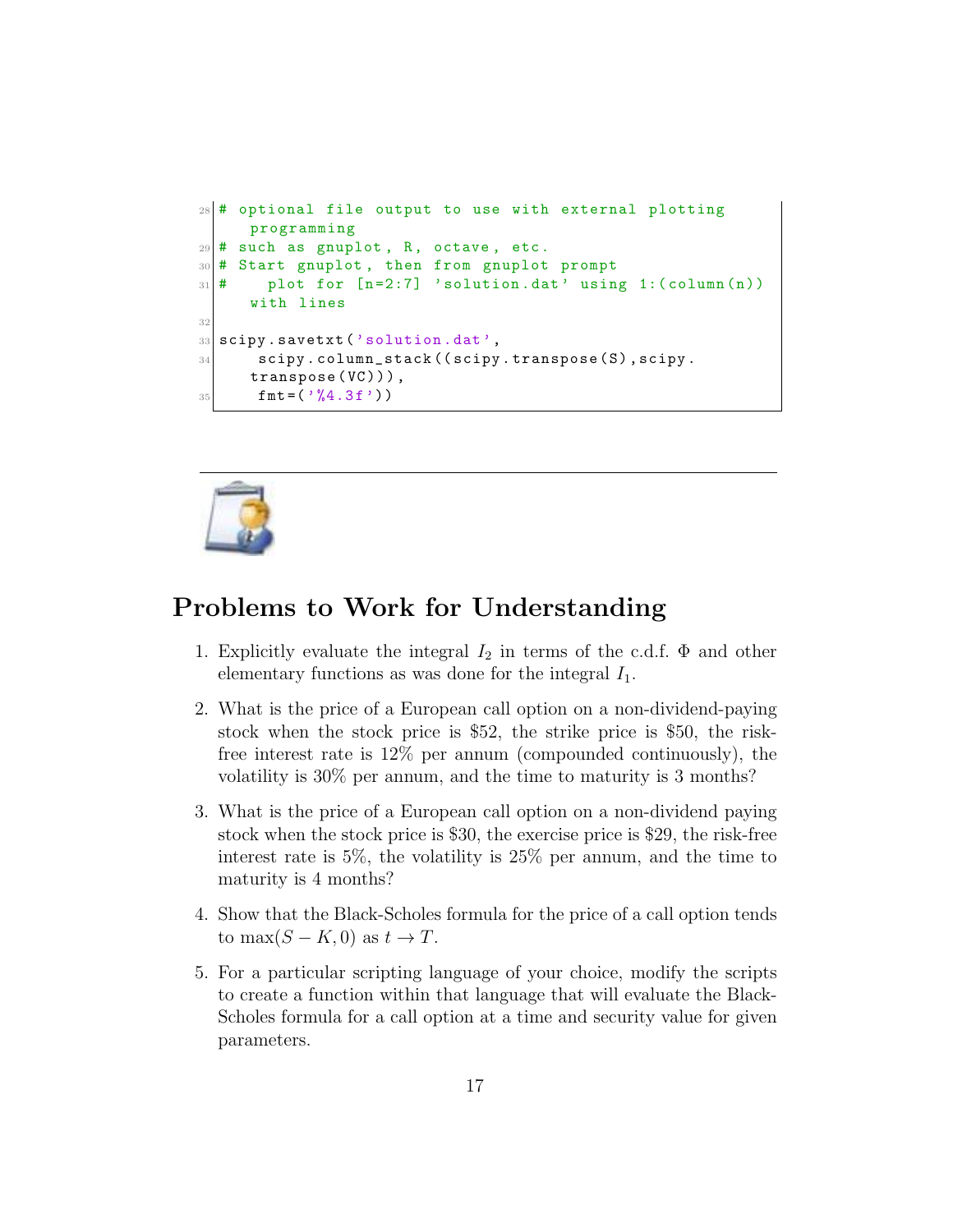- 6. For a particular scripting language of your choice, modify the scripts to create a script within that language that will evaluate the Black-Scholes formula for a call option at a specified time for given parameters, and return a function of the security prices that can plotted by calling the function over an interval of security prices.
- 7. Plot the price of a European call option on a non-dividend paying stock over the stock prices \$20 to \$40, given that the exercise price is \$29, the risk-free interest rate is 5%, the volatility is 25% per annum, and the time to maturity is 4 months.
- 8. For a particular scripting language of your choice, modify the scripts to create a script within that language that will plot the Black-Scholes solution for  $V_C(S, t)$  as a surface over the two variables S and t.



# Reading Suggestion:

# References

- <span id="page-17-0"></span>[1] J. Michael Steele. Stochastic Calculus and Financial Applications. Springer-Verlag, 2001. QA 274.2 S 74.
- [2] Paul Wilmott, S. Howison, and J. Dewynne. The Mathematics of Financial Derivatives. Cambridge University Press, 1995.